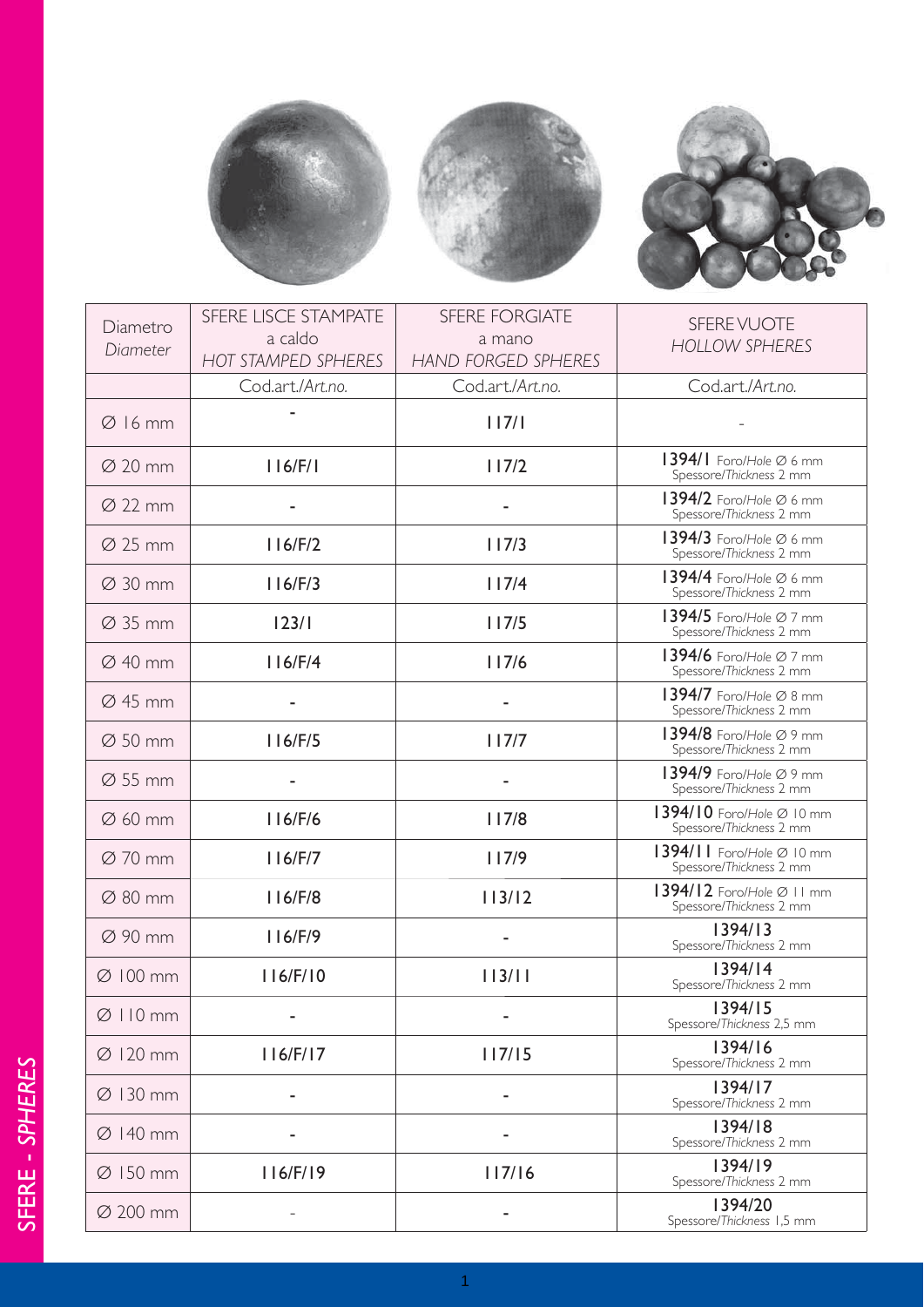

| Diametro<br>Diameter | SFERE VUOTE SALDATE<br>HOLLOW SPHERES WELDED<br>Foro/Hole 12,5 mm<br>Spessore/Thickness 2 mm | SFERE MEZZE VUOTE<br><b>HOLLOW HALF SPHERES</b><br>Foro/Hole 12,5 mm<br>Spessore/Thickness 2 mm | MEZZE SFERE<br><b>HALF SPHERES</b> |
|----------------------|----------------------------------------------------------------------------------------------|-------------------------------------------------------------------------------------------------|------------------------------------|
|                      | Cod.art./Art.no.                                                                             | Cod.art./Art.no.                                                                                | Cod.art./Art.no.                   |
| $\varnothing$ 25 mm  | 1394/25                                                                                      | $1395/10$ H = 12 mm                                                                             |                                    |
| $\varnothing$ 30 mm  | 1394/24                                                                                      | $1395/9$ H = 15 mm                                                                              | $3002/13$ H = 15 mm                |
| $\varnothing$ 35 mm  | ۰                                                                                            | ۰                                                                                               | 819/14 $H = 17,5$ mm               |
| $\varnothing$ 40 mm  | 1394/23                                                                                      | $1395/8$ H = 20 mm                                                                              | 819/13 $H = 20$ mm                 |
| $\varnothing$ 50 mm  | 1394/22                                                                                      | $1395/7$ H = 25 mm                                                                              | 819/12 $H = 25$ mm                 |
| $\varnothing$ 55 mm  | ۰                                                                                            | $1395/6$ H = 27 mm                                                                              |                                    |
| $\varnothing$ 60 mm  | 1394/21                                                                                      |                                                                                                 |                                    |



## SFERE VUOTE NON SALDATE *HOLLOW SPHERES NOT WELDED*

Spessore/*Thickness* 3 mm



Art. 1395/5 Ø 25 mm H 22 mm Foro/*Hole* Ø 6 mm

Art. 1395/2 Ø 50 mm H 45 mm Foro/*Hole* Ø 16 mm

Art. 1395/1 Ø 80 mm H 70 mm Foro/*Hole* Ø 35 mm

Art. 1395/4 Ø 30 mm H 28 mm Foro/*Hole* Ø 6 mm

Art. 1395/3 Ø 40 mm H 35 mm Foro/*Hole* Ø 12,5 mm